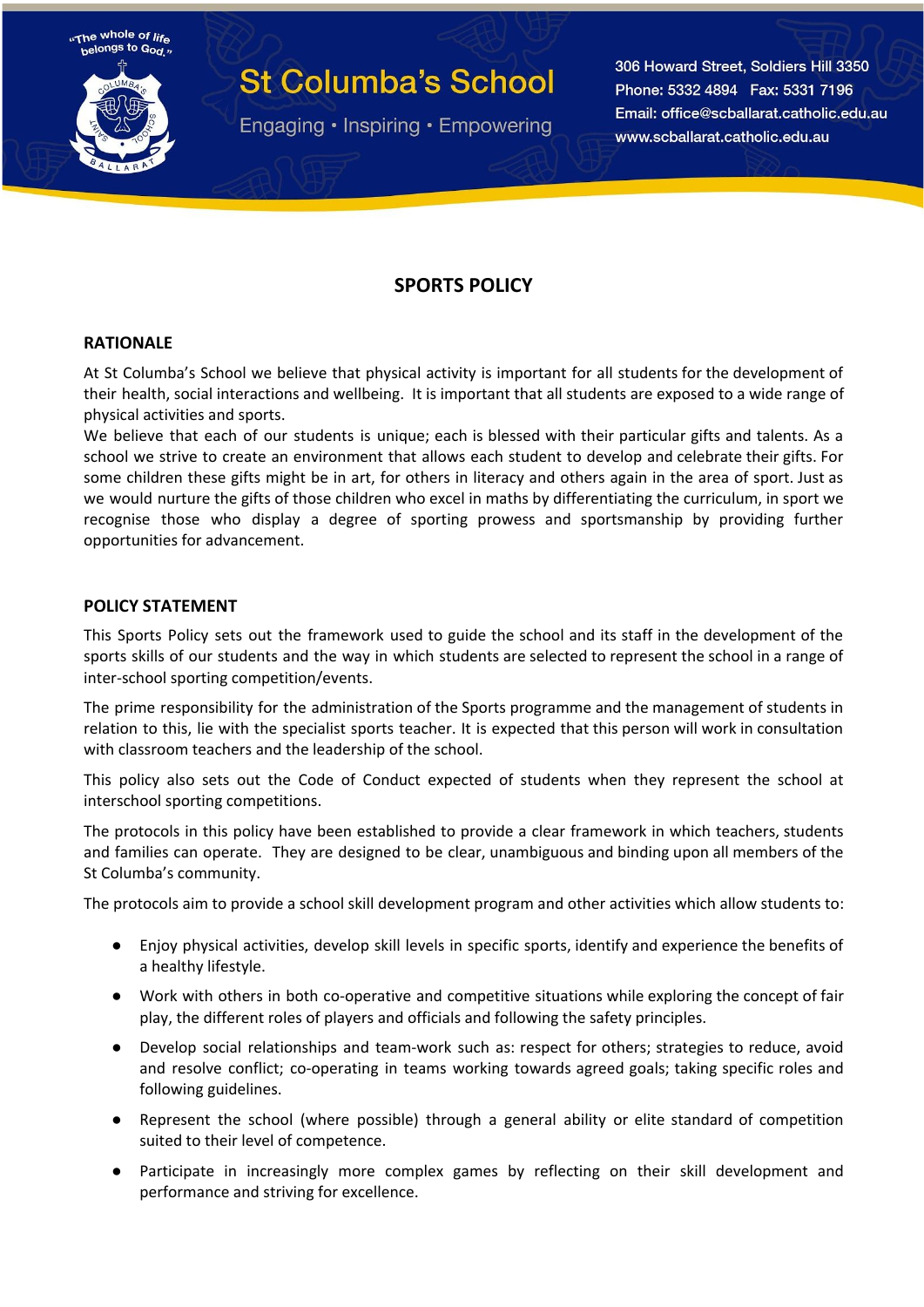



Engaging • Inspiring • Empowering

306 Howard Street, Soldiers Hill 3350 Phone: 5332 4894 Fax: 5331 7196 Email: office@scballarat.catholic.edu.au www.scballarat.catholic.edu.au

#### **SCHOOL PARTICIPATION**

All St Columba's students participate in:

- $\Box$  Sporting clinics run by fellow students, staff/parents or external providers (golf, hockey, badminton…)
- A developmental skill based Physical Education program including co-operative and competitive activities
- A school athletics day
- □ 5/6 students have the opportunity to participate in Inter-school sport with other Catholic Schools in Ballarat and District.
- $\Box$  Outdoor education activities, including school camp activities (Years 3-6 only)

Students are also invited to explore a variety of roles and responsibilities associated with sport e.g. equipment and uniform management, scoring, umpiring, coaching (with supervision).

#### **PARENT ORGANISED**

Parents are encouraged to organise after school participation in activities such as; FUTSAL soccer, Total Girls' soccer, netball\*, basketball\*.

Where these teams are given the opportunity to represent the school on a specific tournament day, or for future zone and regional representation, the teams may be re-structured in an effort to include more students who are not already participating and to allow them to be graded according to the requirements of the competition.

#### **ELITE PARTICIPATION AND SCHOOL REPRESENTATION**

Students selected to represent St Columba's school at an elite level need to have demonstrated best results in school events or have competed in trials (Tried Out). These students will be selected on their merit, both sporting ability and sportspersonship.

As these are school representative events, the try-outs will be conducted by the specialist sports teacher and/or by a teacher with particular expertise in the sport. Where possible, these teachers may consult with others (external coaches, class teachers…) to confirm the selection process.

#### Any queries regarding the selection process need to be directed to the Principal. Parents and students are not invited to comment in and on the selection process unless requested to assist by the teacher in charge.

The pathways for school representation at an elite level are shown in Appendix 1.

All students are expected to participate in mandatory events unless they are physically unfit to do so. Where students have opted to try out for a sport this is seen as a clear sign of commitment and they are expected to follow the Sporting Code of Conduct (Appendix 2) and represent our school to the best of their ability.

#### **RATIFICATION & EVALUATION**

RATIFIED 2010 REVIEWED 2018 NEXT REVIEW 2022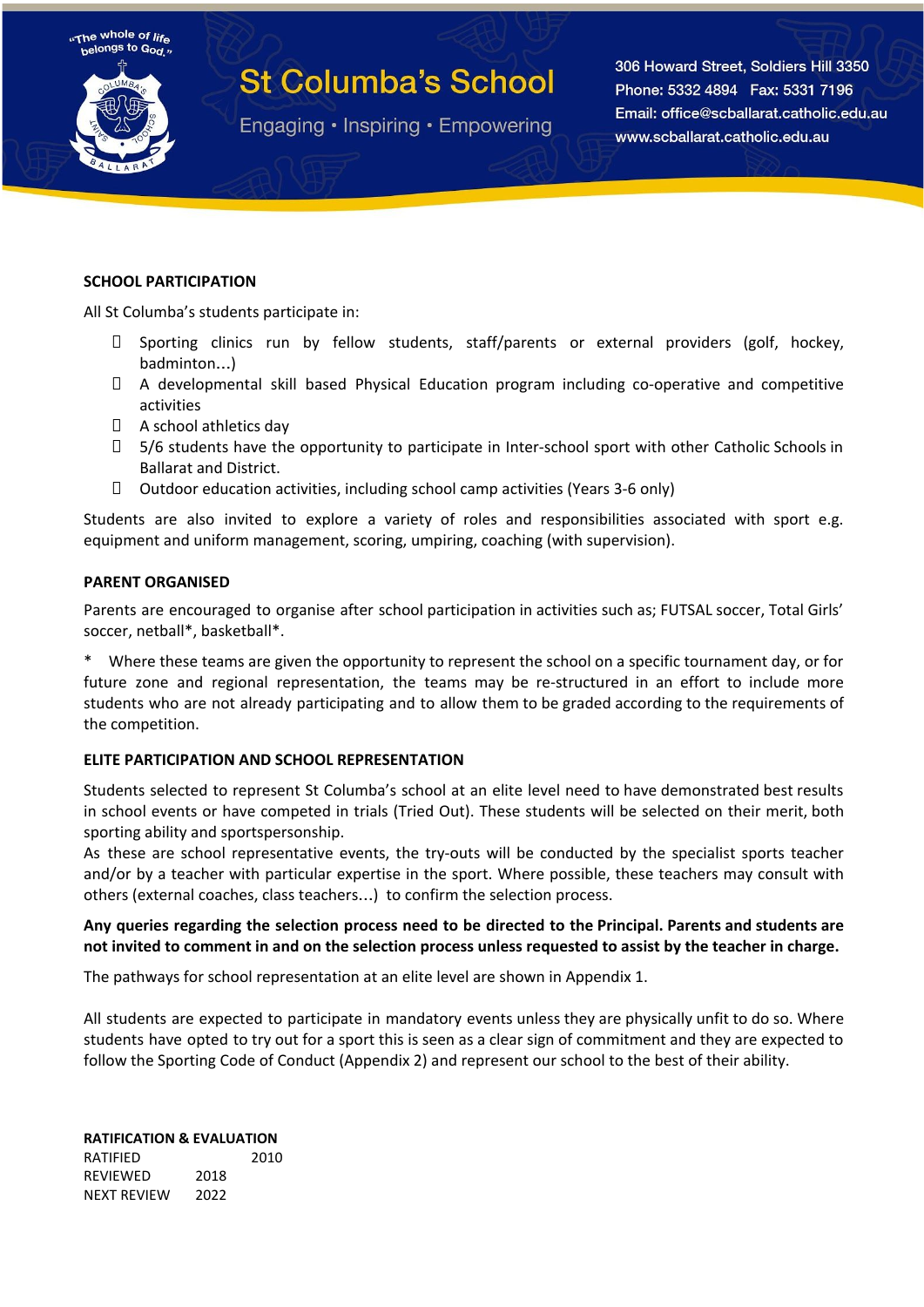

Engaging · Inspiring · Empowering

306 Howard Street, Soldiers Hill 3350 Phone: 5332 4894 Fax: 5331 7196 Email: office@scballarat.catholic.edu.au www.scballarat.catholic.edu.au

## **APPENDIX 1**

| <b>SPORT</b>                           | <b>SCHOOL</b><br><b>DEVELOPM</b><br><b>ENT</b><br><b>PROGRAM</b><br>(a  )<br>students) | <b>AFTER</b><br><b>SCHOOL</b><br><b>ACTIVITY</b> | <b>WHOLE</b><br><b>SCHOOL</b><br><b>ACTIVITY</b> | <b>INTER</b><br><b>SCHOOL</b><br><b>SPORTS</b> | <b>TRY OUTS</b> | <b>CATHOLIC</b><br><b>SCHOOLS</b><br><b>LIGHTNING</b><br><b>PREMIERS</b><br><b>HIPS or</b><br><b>CARNIVALS</b> | ZONE<br><b>REPRESENT</b><br><b>ATION</b> | <b>REGIONAL</b><br><b>REPRESENT</b><br><b>ATION</b> |
|----------------------------------------|----------------------------------------------------------------------------------------|--------------------------------------------------|--------------------------------------------------|------------------------------------------------|-----------------|----------------------------------------------------------------------------------------------------------------|------------------------------------------|-----------------------------------------------------|
| <b>ATHLETICS</b><br>(Demonstrated)     | $\star$                                                                                |                                                  | $\star$                                          |                                                |                 | $\star\star$                                                                                                   | **                                       | $\star\star$                                        |
| <b>CROSS COUNTRY</b><br>(Demonstrated) |                                                                                        |                                                  |                                                  |                                                | $\star$         | $\star\star$                                                                                                   | **                                       | $\star\star$                                        |
| <b>FOOTBALL</b><br>(Try Outs)          | ★                                                                                      |                                                  |                                                  | $\star$                                        | $\star$         | **                                                                                                             | $\star\star$                             | $\star\star$                                        |
| <b>NETBALL</b><br>(Try Outs)           | $\star$                                                                                | $\star$ (run by<br>parents)                      |                                                  | $\star$                                        | $\star$         | $\star\star$                                                                                                   | **                                       | $\star\star$                                        |
| <b>BASKETBALL</b><br>(Try Outs)        | $\star$                                                                                | $\bigstar$ (run by<br>parents)                   |                                                  | $\star$                                        | $\star$         | $\star\star$                                                                                                   | $\star\star$                             | $\star\star$                                        |
| <b>KANGA CRICKET</b><br>(Try Outs)     | $\star$                                                                                |                                                  |                                                  |                                                | $\star$         | $\star$                                                                                                        |                                          |                                                     |
| <b>TENNIS</b><br>(Try Outs)            | $\star$                                                                                |                                                  |                                                  | $\star$                                        | $\star$         | $\star\star$                                                                                                   | **                                       | $\star\star$                                        |
| <b>GOLF</b><br>(Try Outs)              | $\star$                                                                                |                                                  |                                                  |                                                | $\star$         | $\star\star$                                                                                                   | $\star\star$                             | $\star\star$                                        |
| <b>SOCCER</b><br>(Try Outs)            | $\star$                                                                                |                                                  |                                                  | $\star$                                        | $\star$         | $\star\star$                                                                                                   | $\star\star$                             | $\star\star$                                        |



 $\star$  These activities are available to all students.

★★ Only students who have followed these pathways are eligible to compete in the state or national competition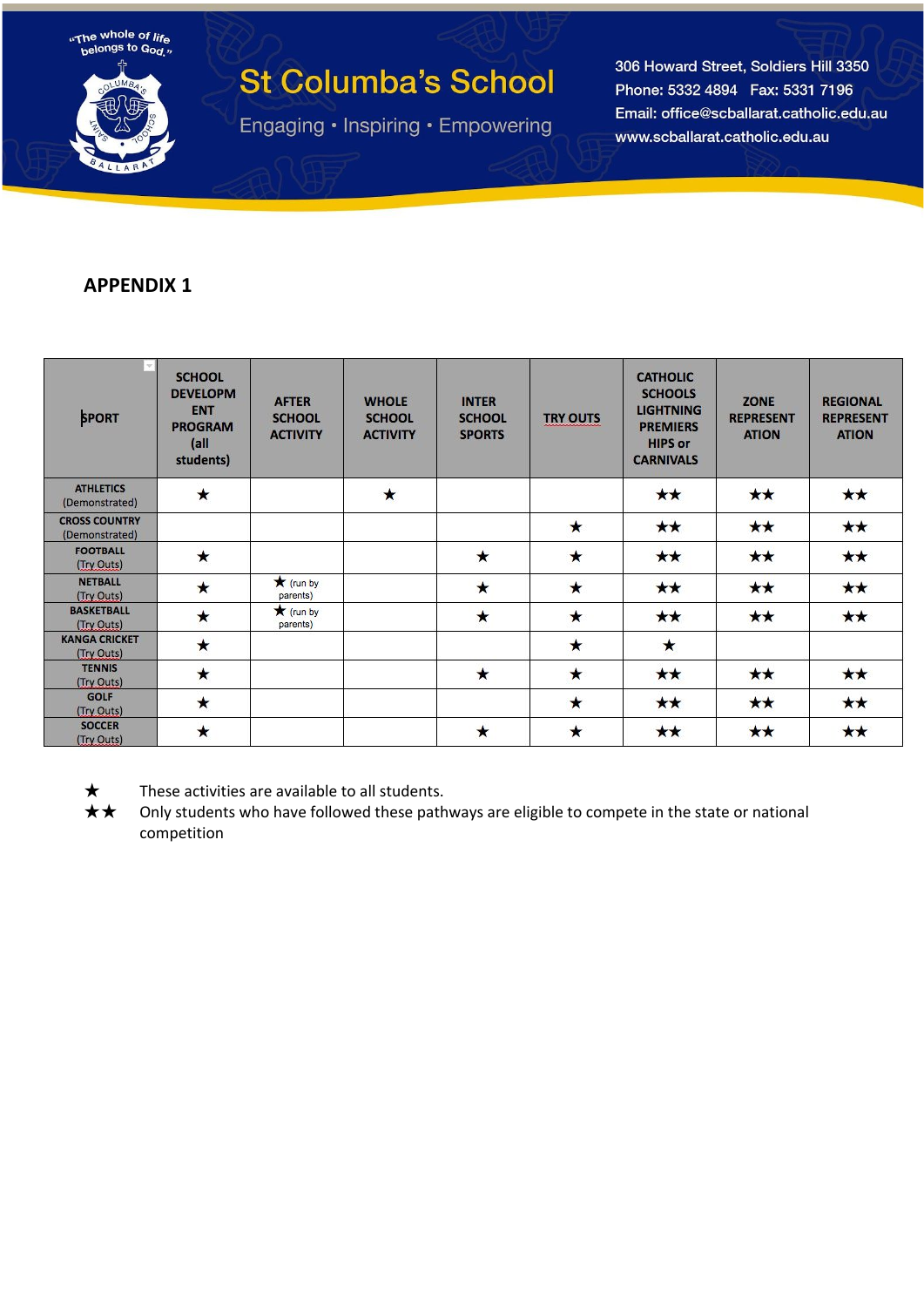

Engaging • Inspiring • Empowering

306 Howard Street, Soldiers Hill 3350 Phone: 5332 4894 Fax: 5331 7196 Email: office@scballarat.catholic.edu.au www.scballarat.catholic.edu.au

## **APPENDIX 2**

The whole of life helongs to God

## **Sporting Code of Conduct**

### *Whenever involved in any sporting event related to the school, students are expected to abide by the following expectations:*

- Play by the rules.
- Never argue with an official. if you need clarification, have your captain, coach or manager approach the official after the competition.
- Work equally hard for yourself and your team your team's performance will benefit so will you.
- Be a good sport acknowledge all good plays whether they are made by your team or the opposition.
- Show respect to and acknowledge opponents and officials
- Cooperate with your coach, teammates and opponents without them there would be no competition.
- Participate for your own enjoyment and benefit not just to please parents and coaches.
- Play fair no verbal abuse of officials, sledging other players (including vilification) or deliberately distracting or provoking an opponent.
- Respect the rights, dignity and worth of all participants regardless of their gender, ability, cultural background or religion.
- Do not expect or accept "special" favours from a coach or person involved in team or club management.
- Speak to an adult you trust if you have an issue, feel unsafe or are concerned about someone else.

### *Some or all of the following consequences may apply to students who fail to follow this code, depending on the seriousness of the violation:*

- Student may receive a warning from staff, or coach
- Student will be expected to apologise to offended persons (written and/or verbal)
- Student may be removed for a period of time from the rest of the game/carnival or the remainder of the season
- Student may not be eligible to be selected to represent St Columba's in future competitions